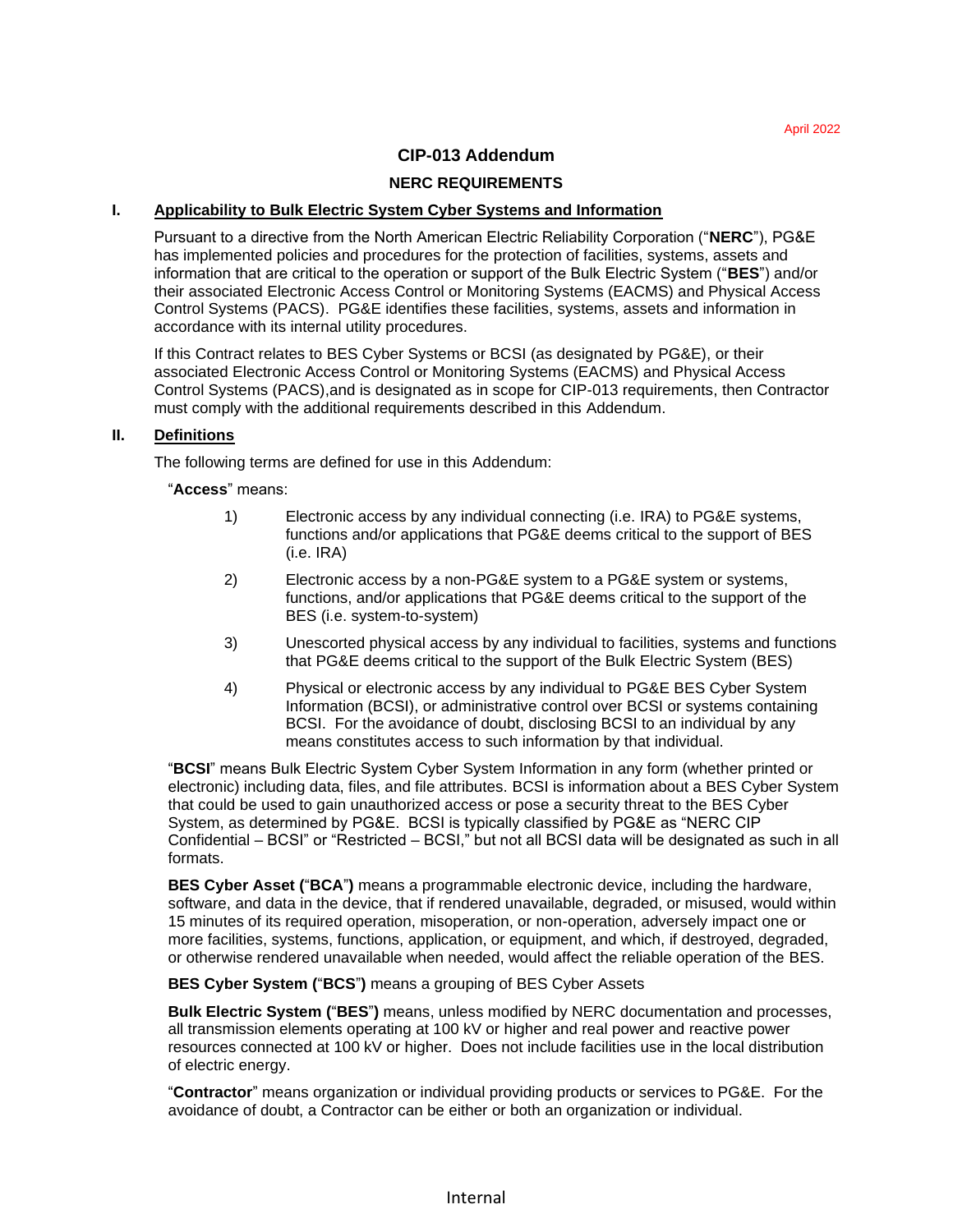**Critical Infrastructure Protection (**"**CIP**"**)** means a set of regulatory standards developed by the North American Electric Reliability Corporation ("NERC") to ensure the reduction of risks to the Bulk Electric System ("BES")

"**Disclosed**" means any circumstance when the security, integrity, or confidentiality of any PG&E Information has been compromised, including, but not limited to incidents where PG&E Information has been damaged, lost, corrupted, destroyed; or accessed, acquired, modified, or used by, or disclosed to, an unauthorized third-party by any person in an unauthorized manner, or for an unauthorized purpose.

**Electric Reliability Organization (**"**ERO**"**)** means NERC and the six (6) Regional Entities which enforce the NERC CIP security standards. For this Addendum, the ERO will include FERC.

**Electronic Access Control or Monitoring Systems ("EACMS")** means any Cyber Assets that perform electronic access control or electronic access monitoring of the Electronic Security Perimeter(s) or BES Cyber Systems

**Federal Energy Regulatory Commission (**"**FERC**"**)** means Federal agency granted the authority under the Federal Power Act ("FPA") of 2005 and subsequent amendments to ensure the safe operation and reliability of the Bulk Electric System ("BES").

**Interactive Remote Access (**"**IRA**"**)** means user-initiated access by a person employing a remote access client or other remote access technology using a routable protocol

**North American Reliability Corporation (**"**NERC**"**)** means the agency (or its successor) which has the regulatory authority to assure the effective and efficient reduction of risks to the reliability and security of the Bulk Electric System ("BES"). Regulatory authority granted to NERC by the Federal Energy Regulatory Commission ("FERC").

**Personnel Risk Assessment (**"**PRA**"**)** means process and information on background checks for individuals requiring access to PG&E BES Cyber System ("BCS") or BES Cyber System Information ("BCSI").

"**PG&E Information"** means, for the purposes of these terms and conditions, any and all information concerning PG&E and its business in any form, including, without limitation, the products and services provided under this Agreement that is disclosed to or otherwise learned by Contractor during the performance of this Agreement.

**PG&E Point of Contact** ("**PG&E POC**"**)** means any organization at PG&E, and its designated representatives, whose functions and/or responsibilities necessitate direct engagement with the contractor

**Physical Access Control Systems ("PACS")** means Cyber Assets that control, alert, or log access to the Physical Security Perimeter(s), exclusive of locally mounted hardware or devices at the Physical Security Perimeter such as motion sensors, electronic lock control mechanisms, and badge readers.

"**Security Incident**" means any circumstance when (i) Contractor knows or should have reason to believe that PG&E Information that is protected, hosted or stored by the Contractor has been Disclosed; (ii) Contractor knows or should have reason to believe that its act or omission has compromised or may reasonably compromise the confidentiality or cybersecurity of PG&E Information or of the products and services provided to PG&E by Contractor or the physical, technical, administrative, or organizational safeguards protecting Contractor's or PG&E's systems responsible for protecting, storing or hosting PG&E Information; or (iii) Contractor receives any complaint, notice, or communication which relates directly or indirectly to (A) Contractor's handling and safeguarding of PG&E Information, B) Contractor's compliance with the data safeguards in the Agreement or any applicable law or regulation in connection with protection or safeguarding of the PG&E Information, or (C) the confidentiality or cybersecurity associated with the products or services provided to PG&E by the Contractor..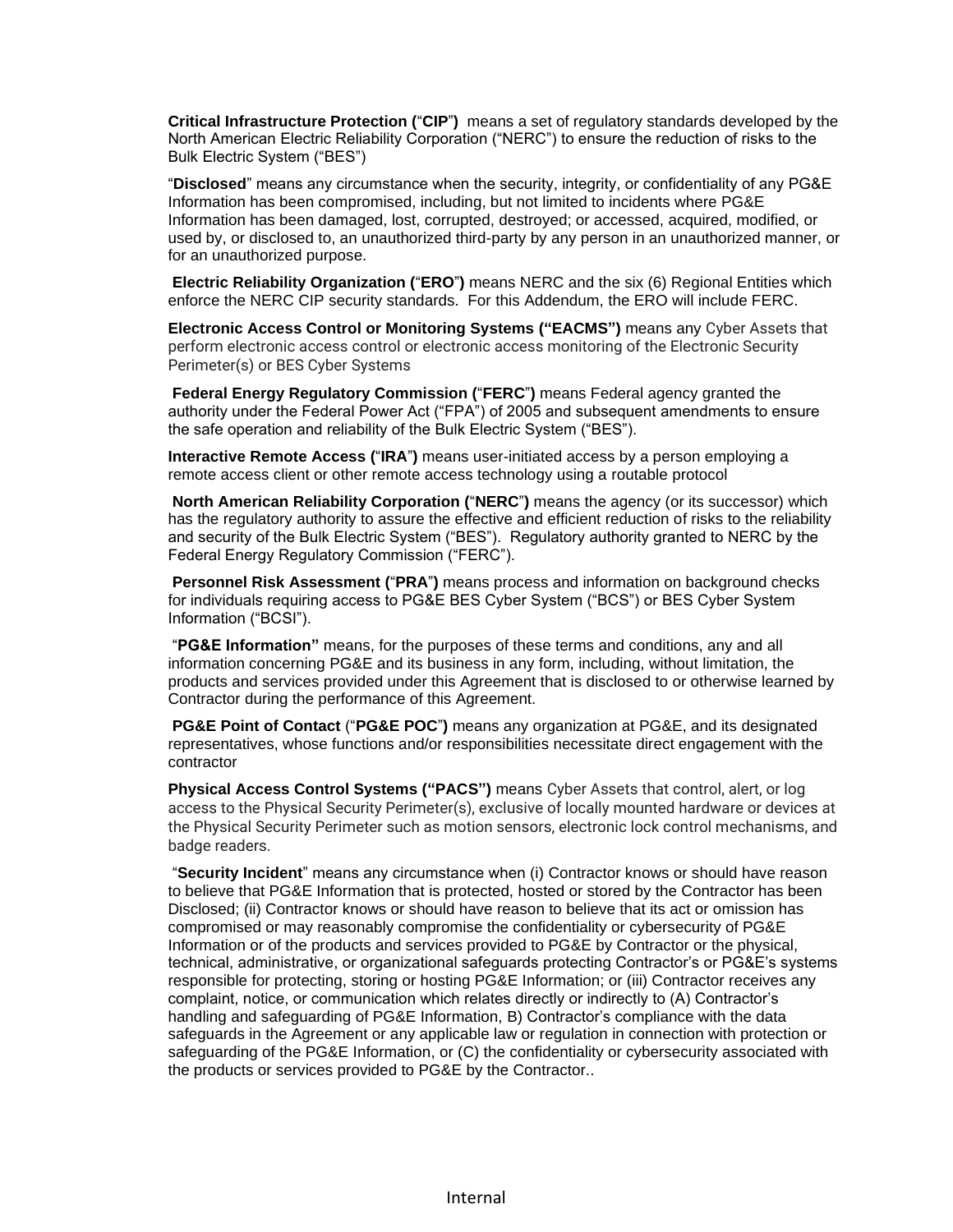"**Software**" means compiled code created or purchased by the Contractor and supplied to PG&E, source code created or purchased by the Contractor and supplied to PG&E, or software acquired using open source distribution and supplied to PG&E.

"**WECC**" means the Western Electricity Coordinating Council or its successor.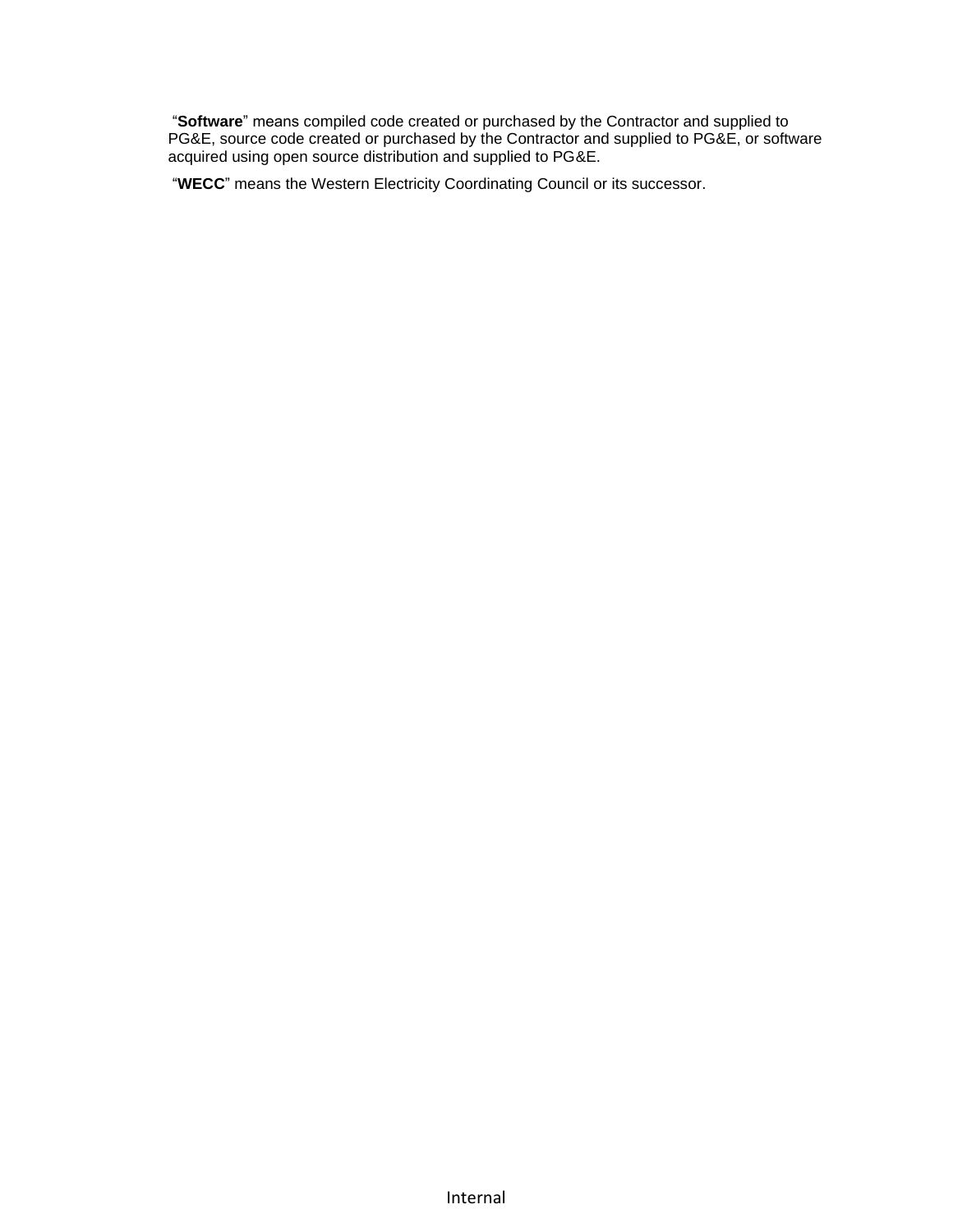# **III. Conflict of Terms**

In case of any conflict between the terms in the CIP-013 Addendum and the terms in the general conditions, the terms of the CIP-013 Addendum shall prevail.

## **IV. NERC CIP Security Obligations**

- **A.** Contractor shall implement and demonstrate to PG&E's satisfaction the implementation of a security framework and controls for the governance and protection of the Contractor's products and services supplied to PG&E.
- **B.** Contractor shall comply with all cyber security policies, plans and procedures relating to the BES Cyber Systems and/or BCSI and/or their associated Electronic Access Control or Monitoring Systems (EACMS) and Physical Access Control Systems (PACS) as directed by PG&E. As directed by PG&E, Contractor shall provide documentation and evidence demonstrating such compliance. This may include conducting periodic assessments, tests and audits as specified by PG&E. Contractor acknowledges that Contractor's failure to comply and demonstrate compliance may subject PG&E to regulatory enforcement actions including costs of handling the enforcement actions, penalties, fines and other sanctions for which PG&E will seek redress from Contractor.
- **C.** Before being granted Access, Contractor must satisfactorily complete PG&E's Vendor Security Review process. If Work is to be performed at Contractor locations, those locations must be approved by PG&E following completion of the Vendor Security Review Process. PG&E's approval does not limit its rights to conduct periodic audits and reviews as provided in the Contract.
- **D.** Contractor shall ensure that any individual requiring Access successfully complete PRA background checks and PG&E-mandated security training before obtaining Access, in accordance with the following requirements:
	- 1) Contractor shall perform a background screening for each individual that includes each of the following criteria: (i) Social Security Number verification; (ii) City, County, State and Federal Criminal Check for felonies and misdemeanors over the past seven years (in up to three counties where the individual has lived in the past seven years); (iii) "Global Watch" (check of 19 Federal and International Terrorist Watch lists);and (iv) validation of current residence and confirmation of continuous residence at this site for a minimum of the most recent 6 months (confirmed by period of residence, employment, or education at a specific site) and validation of other locations where, during the seven years immediately prior to the date of the foregoing Federal Criminal Check, the individual has resided for six consecutive months or more.
	- 2) After performing an acceptable background check, the Contractor shall provide PG&E's Human Resources Department with a a copy of the complete Personnel Risk Assessment results at the time the Access request is submitted.0
	- 3) Contractor shall require that each individual complete an initial training and timely complete annual PG&E web-based training sessions on safety, information security, compliance with PG&E codes and procedures, including but not limited to CORP-0804 Cyber and Physical Security Awareness training (or alternative training as designated by PG&E). Contractor shall direct that each individual complete the PG&E training program by CD or by hard copy format, if Contractor informs PG&E that web based training is not feasible. Satisfactory and timely completion of the training specified by PG&E is required for each Contractor to establish and maintain Access.
	- 4) After Contractor certifies to PG&E completion of the requirements set forth in paragraphs D(1) through (3) above, PG&E will issue appropriate Access credentials. PG&E will deny Access to any individual for whom Contractor has not certified completion of the requirements set forth in paragraphs D(1) through (3) above.
	- 5) No later than every seven years, Contractor shall perform background screening as described herein for each individual on continuing assignment who has Access to extend their Access.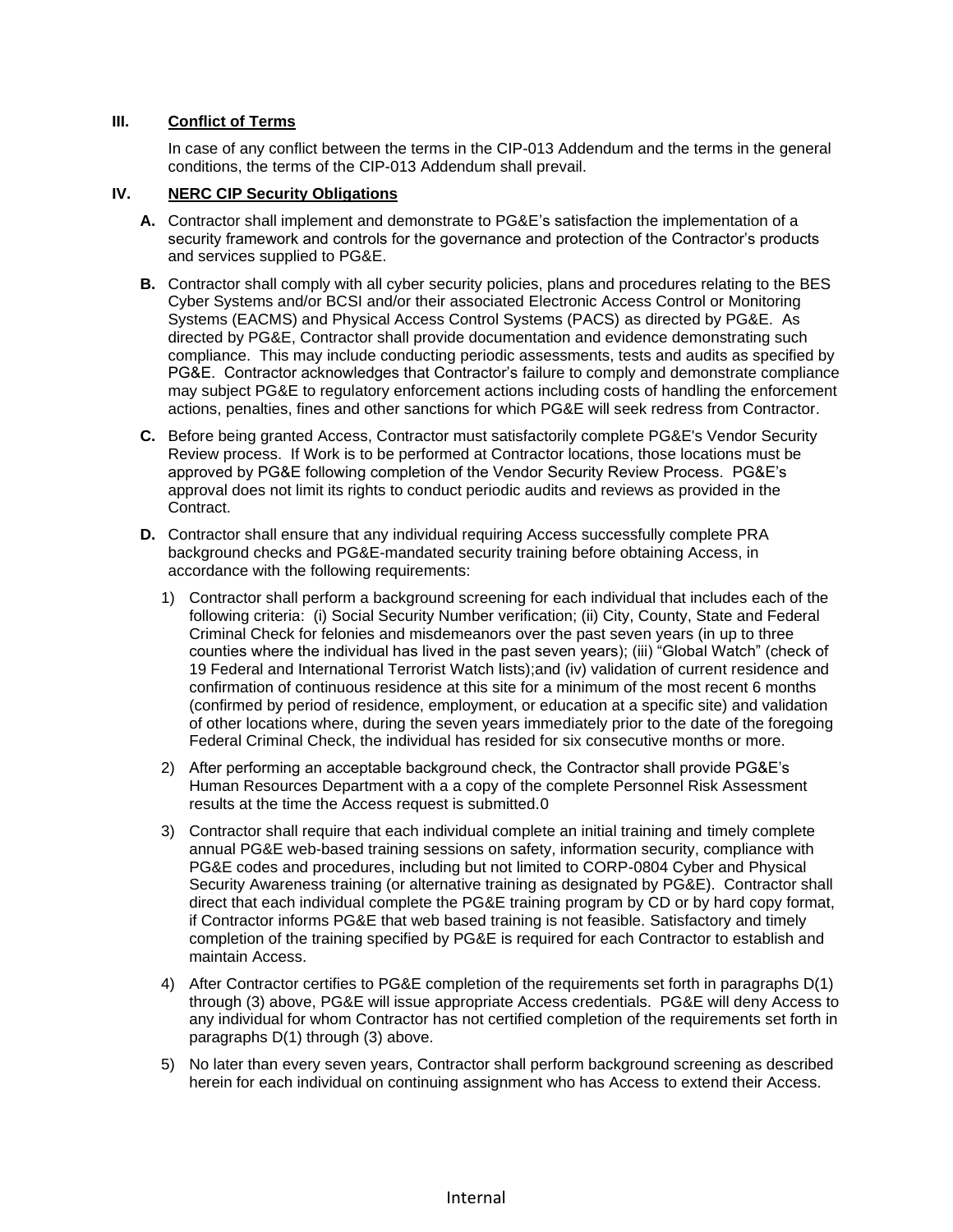- 6) Contractor shall retain documentation supporting the Personnel Risk Assessment Attestation Form for each individual with Access for a minimum of seven years.
- 7) PG&E may audit Contractor's background screening methodology and substantiate the accuracy of Personnel Risk Assessment Attestation Forms for each individual. Contractor shall respond to any auditing requests and activities, including but not limited to data requests, within one business day. PG&E and/or WECC will set the frequency of auditing the Contractor's PRA process and supporting records.
- **E.** Contractor with Access to PG&E BCS or PG&E BCSI shall:
	- 1) Implement policies and procedures to address and ensure the security of remote and onsite access to PG&E Information, BCSI, PG&E Systems and network, and PG&E property (an "Access Control Policy") that is consistent with the personnel management requirements of NIST Special Publication 800-53 Rev. 4 AC-2, PE-2, PS-4, and PS-5 (or other comparable industry standard) as may be amended and also meets the following requirements:
		- a. In the course of furnishing products and services to PG&E under this agreement, Contractor shall not access, and shall not permit its employees, agents, contractors, and other personnel or entities within its control ("Contractor Personnel") to access PG&E property, systems, or networks or PG&E Information, or BCSI, without PG&E's prior express written authorization. Such written authorization may subsequently be revoked by PG&E at any time at PG&E's sole discretion.
		- b. Any Contractor Personnel access shall be consistent with, and in no case exceed the scope of, any such approval granted by PG&E.
		- c. All PG&E authorized connectivity or attempted connectivity to PG&E's systems or networks shall be in conformity with PG&E's security policies as may be amended from time to time with notice to the Contractor.
		- d. Contractor will regularly (at least quarterly) review and verify Contractor Personnel's continued need for access and level of access to PG&E Information (including BCSI), PG&E systems, networks, and property on a quarterly bases and will retain evidence for seven years from the date of each review.
		- e. Contractor will immediately notify PG&E in writing (no later than the sooner of close of business or 11:59 PM on the same day as: the day of termination or change sent forth below) and will immediately take all steps necessary to remove Contractor Personnel's access to any PG&E Information, system, networks, or property when
			- i. Any Contractor Personnel no longer requires such access,
			- ii. Any Contractor personnel is terminated or suspended or his or her employment is otherwise ended,
			- iii. Contractor reasonably believes any Contractor Personnel poses a threat to the safe working environment at or to any PG&E personnel or property, including to PG&E employees and customers,
			- iv. Contractor discovers any material adverse changes to any Contractor Personnel's background history, including, without limitation, any information not previously known or reported in his or her background report or record, as well as any changes involving the loss of Contractor Personnel's U.S. work authorization.
			- v. Any Contractor Personnel fails to maintain conduct in accordance with the qualifications set forth in PG&E's vendor code of conduct.
	- 2) Contractor shall, as part of its Access Control Policy, take all steps reasonably necessary to immediately deny such Contractor Personnel electronic and physical access to PG&E Information as well as PG&E property, systems, or networks, including, but not limited to, removing and securing individual credentials access badges, RSA tokens, and laptops, as applicable, and will return to PG&E any PG&E-issued property including, but not limited to,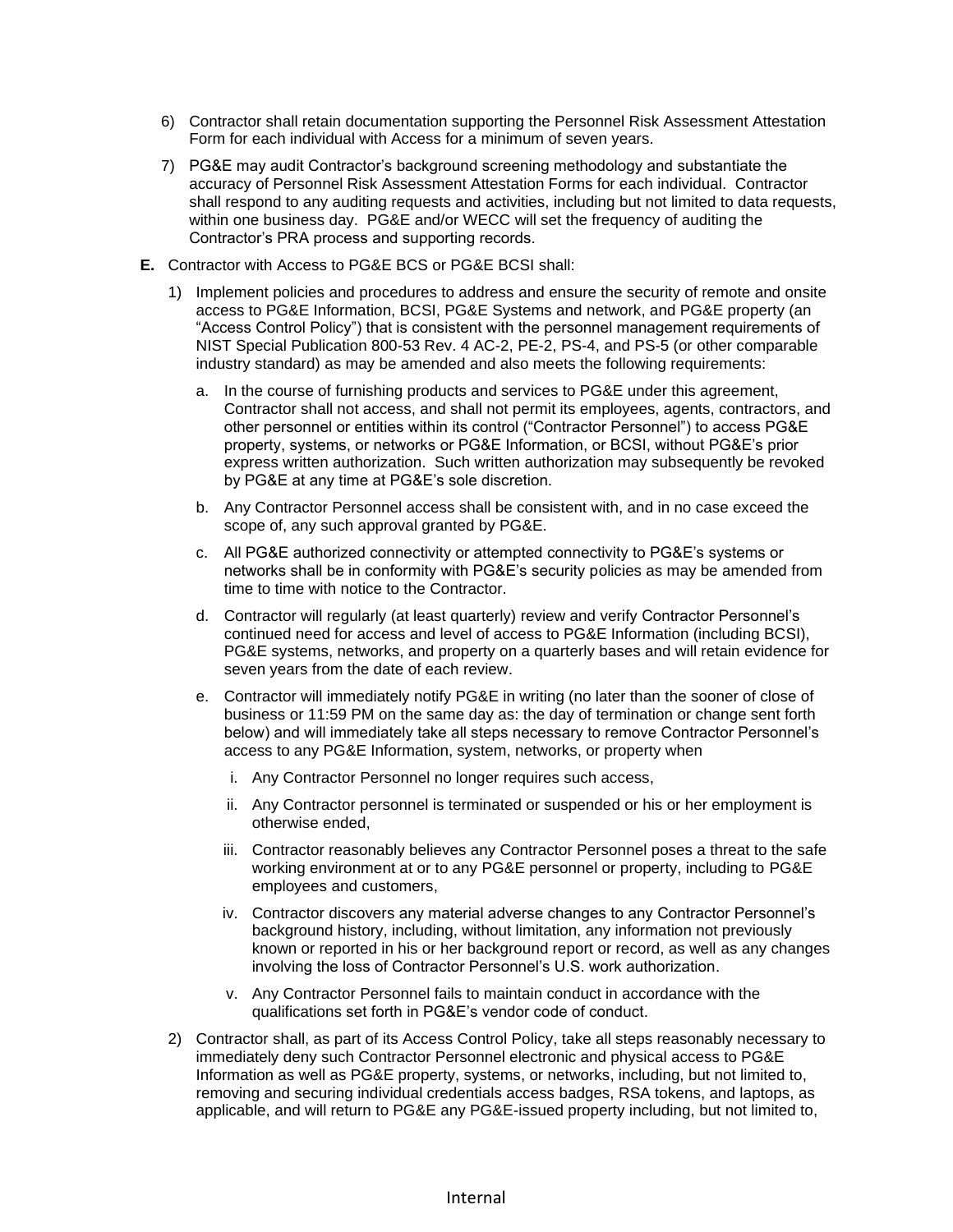PG&E photo ID badge, keys, parking pass, documents, or laptop in the possession of such Contractor Personnel.

- 3) Complete the Access requirements indicated in Article IV.D of this Addendum.
- 4) Submit to monitoring of the Access and agree to suspension or termination of the Access on suspected unauthorized or potentially malicious activity as determined by PG&E.
- 5) Contractor shall ensure that: (i) no third party or third party system or environment (including, without limitation, that of any individual, corporation, subsidiary or affiliate of Contractor, subcontractor, government or governmental agency) obtains Access to BCSI through Contractor without the express written permission of PG&E; (ii) any BCSI that is obtained by Contractor is secured, stored and Accessed only within the United States, and (iii) BCSI is not copied, exported, transferred or otherwise transmitted outside the United States.. Without limiting any other term of this Contract, a third-party, system, or environment will be deemed to have Access to BCSI if Contractor shares BCSI with such third party, system, or environment in any manner, or if such third party can use access tokens, cards, credentials, or other means of authentication furnished to Contractor by PG&E to access, obtain, view, download, or copy BCSI.
- **F.** Access no longer required:
	- 1) Notify PG&E POC at the sooner of close of business or 11:59 PM on the same day of any departures or change in roles of Contractor personnel who no longer require Access.
	- 2) Notification shall be submitted in electronic form to the PG&E POC for Access control and receipt of the notification verified by Contractor.
- **G.** Before the connection of any Contractor Cyber Asset(s) to PG&E BCS or network related to the BCS, Contractor must:
	- 1) Implement measures and processes designed to ensure malware protection is deployed to PG&E's satisfaction on Service Provider Cyber Assets connected to PG&E BCS and those Cyber Assets are maintained to the latest product versions, signatures, and/or configurations to protect against the latest threats.
	- 2) Provide on request to PG&E, process documentation and evidence the Cyber Assets indicated in Article IV.G(1) are maintained.
- **H.** Security Incident Reporting
	- 1) Contractor shall develop and implement policies and procedures to address Security Incidents ("Response Plan") by mitigating the effects of Security Incidents; addressing and remediating the Security Incident occurrence; and implementing processes, controls or procedures to prevent the recurrence of Security Incidents in the future. Contractor shall provide PG&E access to inspect its Response Plan. The development and implementation of the Response Plan shall follow best practices that at a minimum are consistent with the contingency planning requirements of NIST Special Publication 800-61 Rev. 2, NIST Special Publication 800-53 Rev. 4, IR-1 through IR-10 (or other comparable industry standard) as those standards may be amended.
	- 2) Contractor agrees to notify PG&E Point-of-Contact immediately by telephone, and subsequently via electronic communication, whenever a Security Instance occurs. Subsequent notifications by Contractor shall be submitted in electronic form to PG&E Point of Contact and receipt of the notification shall be verified by Contractor.

This notice shall include the date and time of the Security Incident occurrence (or the approximate date and time of the occurrence if the actual date and time of the occurrence is not precisely known) and a detailed summary of the facts and circumstances of the Security Incident, including a description of (a) why the Security Incident occurred, if known (e.g. a precise description of the reason for the system failure), (b) the nature and amount of PG&E Information known or reasonably believed to have been Disclosed, and (c) the measures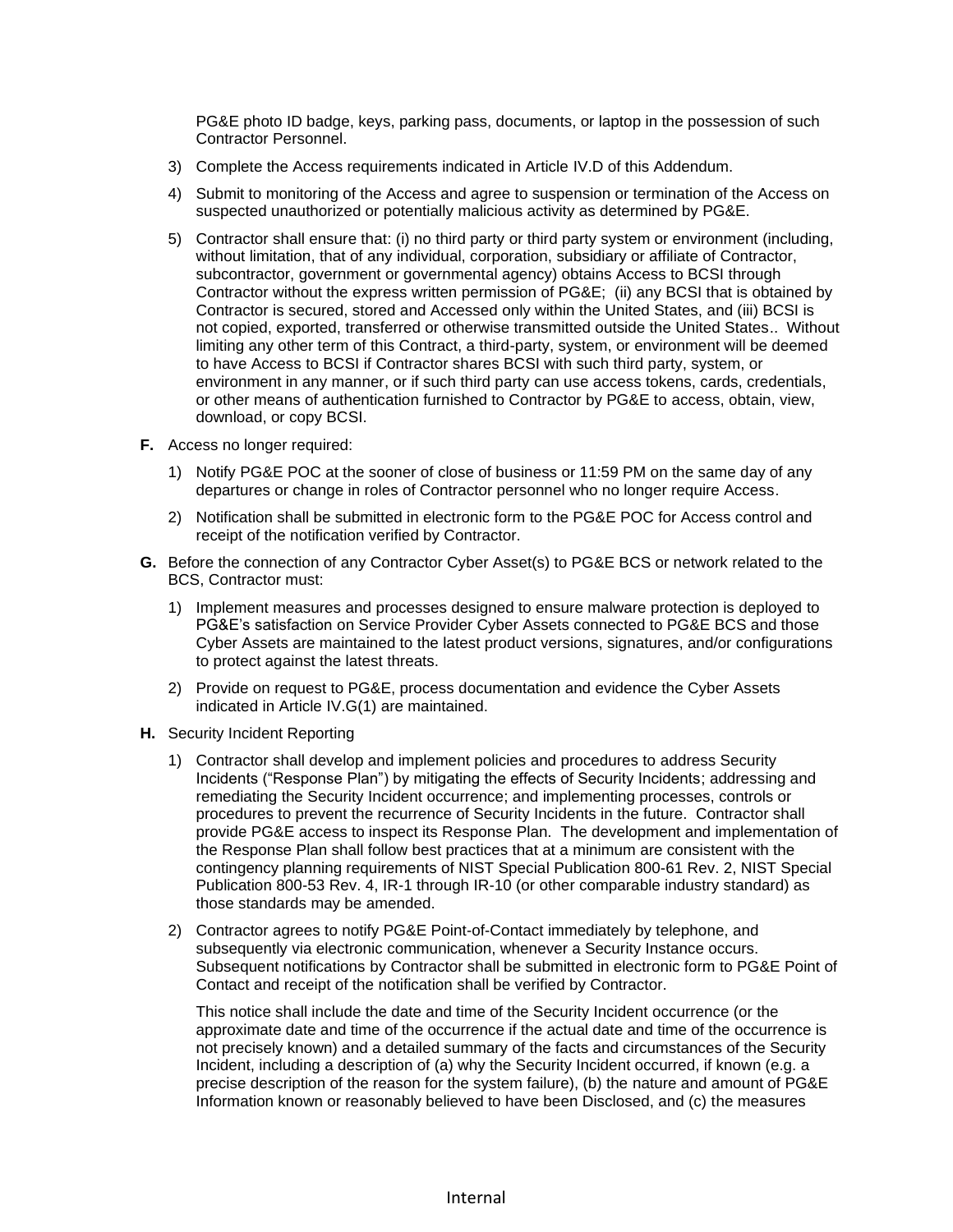being taken to address and remedy the occurrence to prevent the same or similar event from occurring in the future.

Contractor shall provide regular and prompt electronic updates of the notice to PG&E addressing any new facts and circumstances learned after the initial written notice is provided and shall provide such updates within a reasonable time after learning of those new facts and circumstances. Contractor shall cooperate with PG&E in PG&E's efforts to determine the risk to the BES posed by the Security Incident, including providing additional information regarding the Security Incident upon request from PG&E.

- **I.** Coordination of Incident Response:
	- 1) Contractor shall develop and implement policies and procedures to address Security Incidents ("Response Plan") that address: the mitigation of harmful effects of Security Incidents, the remediation of Security Incident occurrences, and the prevention of recurrence of Security Incidents in the future.
	- 2) Contractor shall provide PG&E access to inspect its Response Plan.
	- 3) The development and implementation of the Response Plan shall follow best practices that at a minimum are consistent with the contingency planning requirements of NIST Special Publication 800-61 Rev. 2, NIST Special Publication 800-53 Rev. 4, IR-1 through IR-10 (or other comparable industry standard) as those standards may be amended.
	- 4) Within 10 DAYS of a Security Incident, Contractor shall develop and begin execution of a plan that reduces the likelihood of the same or similar Security Incident from occurring in the future consistent with the requirements of its Response plan, and shall communicate that plan to PG&E.
	- 5) Within 10 DAYS of notifying PG&E of the Security Incident, Contractor shall, to the extent that PG&E may act, recommend actions to be taken by PG&E on PG&E-controlled systems to reduce the risk of recurrence of the same or similar Security Incident, including, as appropriate, the provision of action plans and mitigating controls. Contractor shall coordinate with PG&E in developing those action plans and mitigating controls. Contractor will provide PG&E guidance and recommendations for long-term remediation of any cyber security risks posed to PG&E Information, equipment systems, and networks as well as any information necessary to assist PG&E in any recovery efforts undertaken by PG&E in response to the Security Incident.
	- 6) In the event a Security Incident results in PG&E Information being Disclosed such that notification is required to be made to any person or entity, including without limitation any customer, shareholder, or current or former employee of PG&E under any applicable laws, including privacy and consumer protection laws, or pursuant to a request or directive from a governmental authority, such notification will be provided by PG&E, except as required by applicable law or approved by PG&E in writing. PG&E will have sole control over the timing and method providing such notification.
	- 7) In the event (a) Contractor's confidential information has been corrupted or destroyed or has been accessed, acquired, compromised, modified, used, or disclosed by any unauthorized person, or by any person in an unauthorized manner or for an unauthorized purpose; (b) Contractor knows or reasonably believes that an act or omission has compromised or may reasonably compromise the cybersecurity of the products and services provided by Contractor to an entity other than PG&E; or (c) Contractor receives any complaint, notice, or communication which relates directly or indirectly to (i) Contractor's handling of confidential information or Contractor's compliance with applicable law in connection with confidential information or (ii) the cybersecurity of the products and services provided by Contractor to an entity other than PG&E (Unrelated Security Incident), Contractor shall provide PG&E a confidential report describing, to the extent legally permissible, a detailed summary of the facts and circumstances of the Unrelated Security Incident, including a description of (1) why the Unrelated security Incident occurred (if known), (2) the nature of the confidential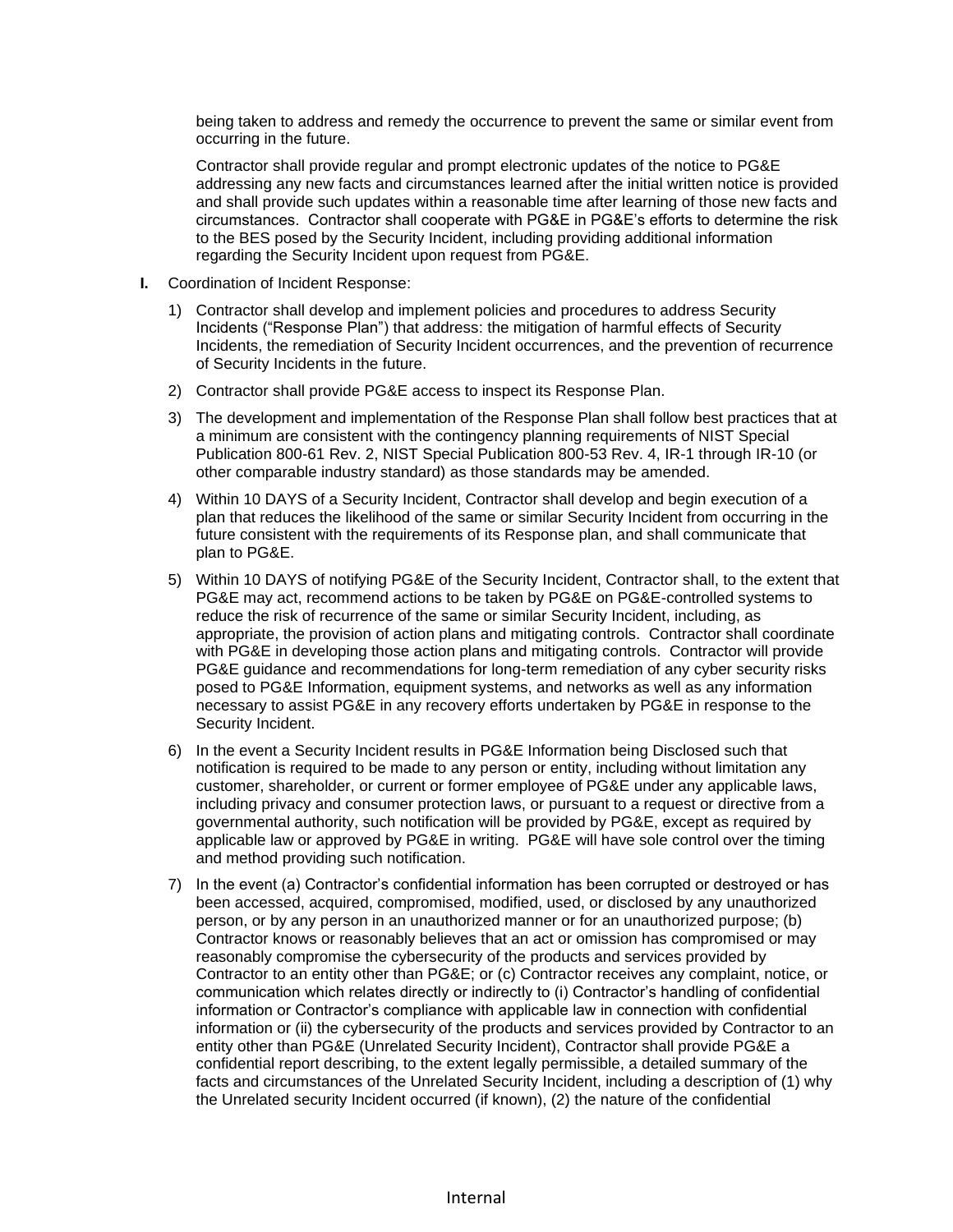information disclosed, and (3) the measures being taken to address and remedy the occurrence to prevent the same or similar event from occurring in the future.

- **J.** Vulnerability Management:
	- 1) Contractor shall implement a vulnerability detection and remediation program consistent with NIST Special Publication 800-53 Rev. 4 RA-5, SA-11, SI-2 (or comparable industry standard), as may be amended.
	- 2) Contractor shall develop and implement policies and procedures to address the disclosure and remediation of Contractor of vulnerabilities and material defects related to the products and services provided to PG&E under this Agreement including the following:
		- i. Prior to the delivery of the procured product or service, Contractor shall provide PG&E summary documentation of publicly disclosed vulnerabilities and material defects related to the procured product or services; the potential impact of such vulnerabilities and material defects, the status of Contractor's efforts to mitigate those publicly disclosed vulnerabilities and material defects, and Contractor's recommended corrective actions, compensating security controls, mitigations, and/or procedural workarounds.
		- ii. Prior to the delivery of any products and services to PG&E or any connection of electronic devices, assets or equipment to PG&E's electronic equipment, Contractor shall provide PG&E documentation regarding its patch management and vulnerability management/mitigation programs and update processes (including third-party hardware, software, and firmware) for products, services, and any electronic device, asset, or equipment required to be connected to the assets of PG&E during the provision of products and services under this Agreement.
		- iii. Unless otherwise approved by PG&E in writing, current or supported version of Contractor products and services shall not require the use of out-of-date, unsupported, or end-of-life versions of third-party components (e.g., Java, Flash, Web browser, etc.).
		- iv. Contractor shall provide PG&E with summary documentation of vulnerabilities and material defects in the procured products or services within one (1) business day after such vulnerabilities and material defects become known to Contractor that could pose a threat to the BES Cyber Systems. This includes summary documentation on vulnerabilities that have not been publicly disclosed or have only been identified after the delivery of the product. The summary documentation shall include a description of each vulnerability and material defects and its potential impact, root cause, and recommended corrective actions, compensating security controls mitigations, and/or procedural workarounds.
		- v. Contractor shall disclose to PG&E the existence of all known methods for bypassing computer authentication in the procured product or services, often referred to as backdoors, and provide written documentation that all such backdoors created by Contractors have been permanently deleted or disabled.
		- vi. In providing the products and services described in this agreement Contractor shall provide appropriate software and firmware updates to remediate newly discovered vulnerabilities or weakness within 14 days. If updates cannot be made available by Contractor within these time periods, Contractor shall provide mitigations and/or workarounds within 14 days of discovery of the critical vulnerability.
		- vii. When third-party hardware, software (including open-source software), and firmware is provided by Contractor to PG&E, Contractor shall provide appropriate hardware, software, and firmware updates to remediate newly discovered vulnerabilities or weaknesses within 30 days. If these third-party updates cannot be made available by Contractor within these time periods, Contractor shall provide mitigations and/or workarounds within 30 days).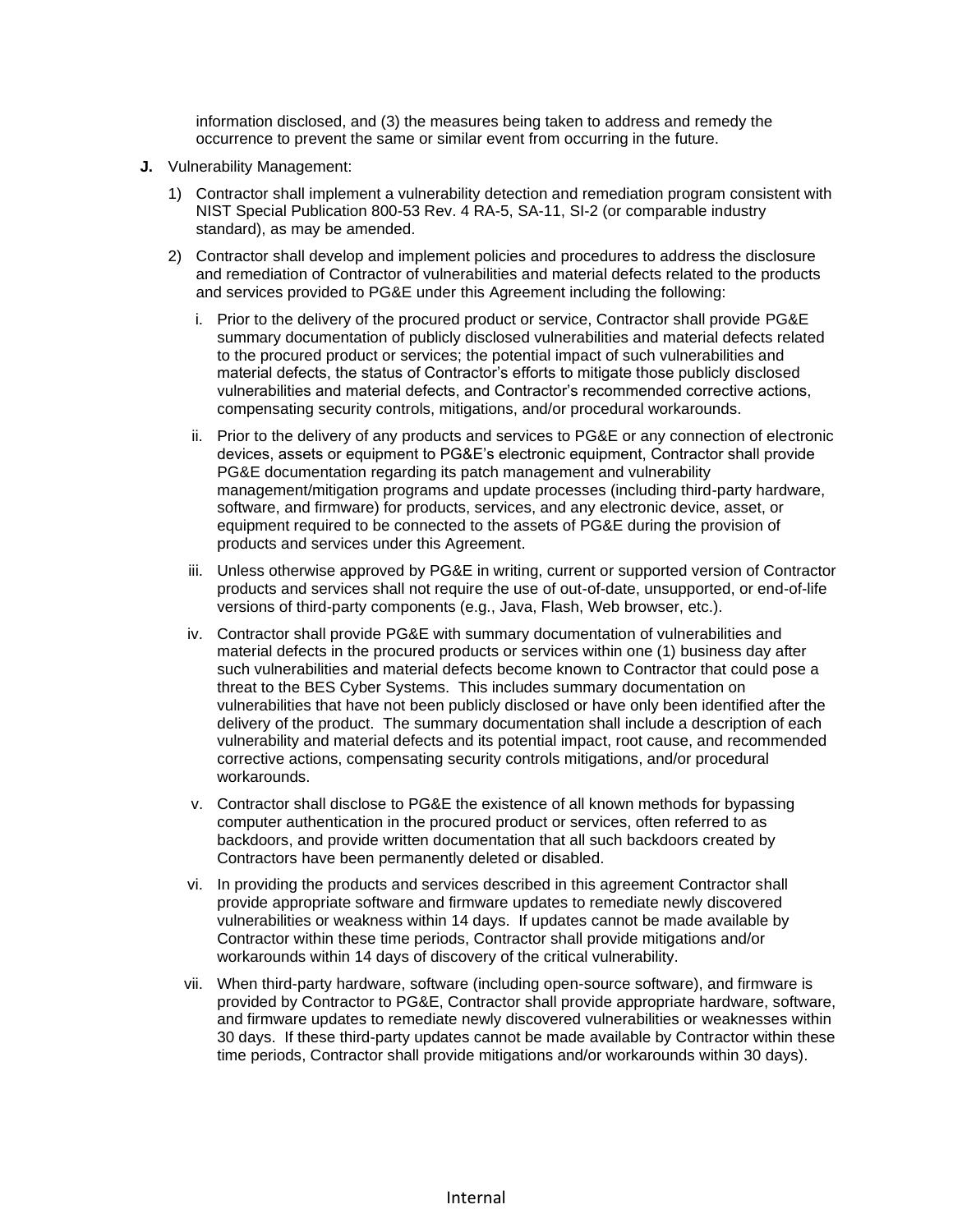- 3) Unless otherwise permitted by PG&E, Contractor-delivered solutions will be required to not reside on end-of-life operating systems, or any operating system that will go end-of-life, twenty-four (24) months from the date of installation.
- 4) Unless otherwise permitted by PG&E, Contractor solutions will support the latest versions of operating systems on which Contractor-provided software functions within twelve (12) months from official public release of that operating system version.
- **K.** Software Integrity and Authenticity:
	- 1) Contractor shall establish, document, and implement commercially reasonable risk management practices for supply chain delivery of hardware, software (including patches), and firmware provided under this Agreement. Contractor shall provide PG&E with documentation on its: chain-of-custody practices, inventory management program (including the location and protection of spare parts), information protection practices, integrity management program for components provided by sub-suppliers, and instructions on how to request replacement parts.
	- 2) Contractor shall specify to PG&E how digital delivery for procured products (e.g., software and data) including patches will be validated and monitored to ensure the digital delivery remains as specified. If PG&E deems that it is warranted, Contractor shall apply encryption to protect procured products throughout the delivery process.
		- a.If Contractor provides software or patches to PG&E, Contractor shall publish or provide a hash conforming to the Federal Information Processing Standard (FIPS) information on the software and patches to enable PG&E to use the hash value as a checksum to independently verify the integrity of the software.
		- b.Contractor shall identify the country (or countries) of origin of the product procured and its components (including hardware, software, and firmware). Contractor will identify countries where the development, manufacturing, maintenance, and service for the product are provided. Contractor will notify PG&E of changes in the list of countries where product maintenance or other services are provided in support of the procured product. This notification shall occur 180 days prior to initiating a change in the list of countries.
		- c.Contractor shall use trusted channels to ship procured products, such as U.S. registered mail.
		- d.Contractor shall demonstrate a capability for detecting unauthorized access throughout the delivery process.
		- e.Contractor shall demonstrate chain-of-custody documentation for procured products as determined by PG&E in its sole discretion and require tamper-evident packaging for the delivery of this hardware.
		- f. Where encryption is required, contractor shall:
			- i. Document how the cryptographic system protects the confidentiality, data integrity, authentication, and non-repudiation of devices and data flows in the underlying system as specified by PG&E. This documentation shall include, but not be limited to the following:
				- 1. The cryptographic methods (hash functions, symmetric key algorithms, asymmetric key algorithms), and primitives (e.g. Secure Hash Algorithm [SHA]-256, Advanced Encryption Standard [AES]-128, RSA, and Digital Signature Algorithm [DSA]-2048) that are implemented in the system, and how these methods are to be implemented.
				- 2. The preoperational and operational phases of key establishment, deployment, ongoing validation, and revocation
			- ii. Use only "approved" cryptographic methods as defined in the FIPS 140-2 Standard when enabling encryption on its products.